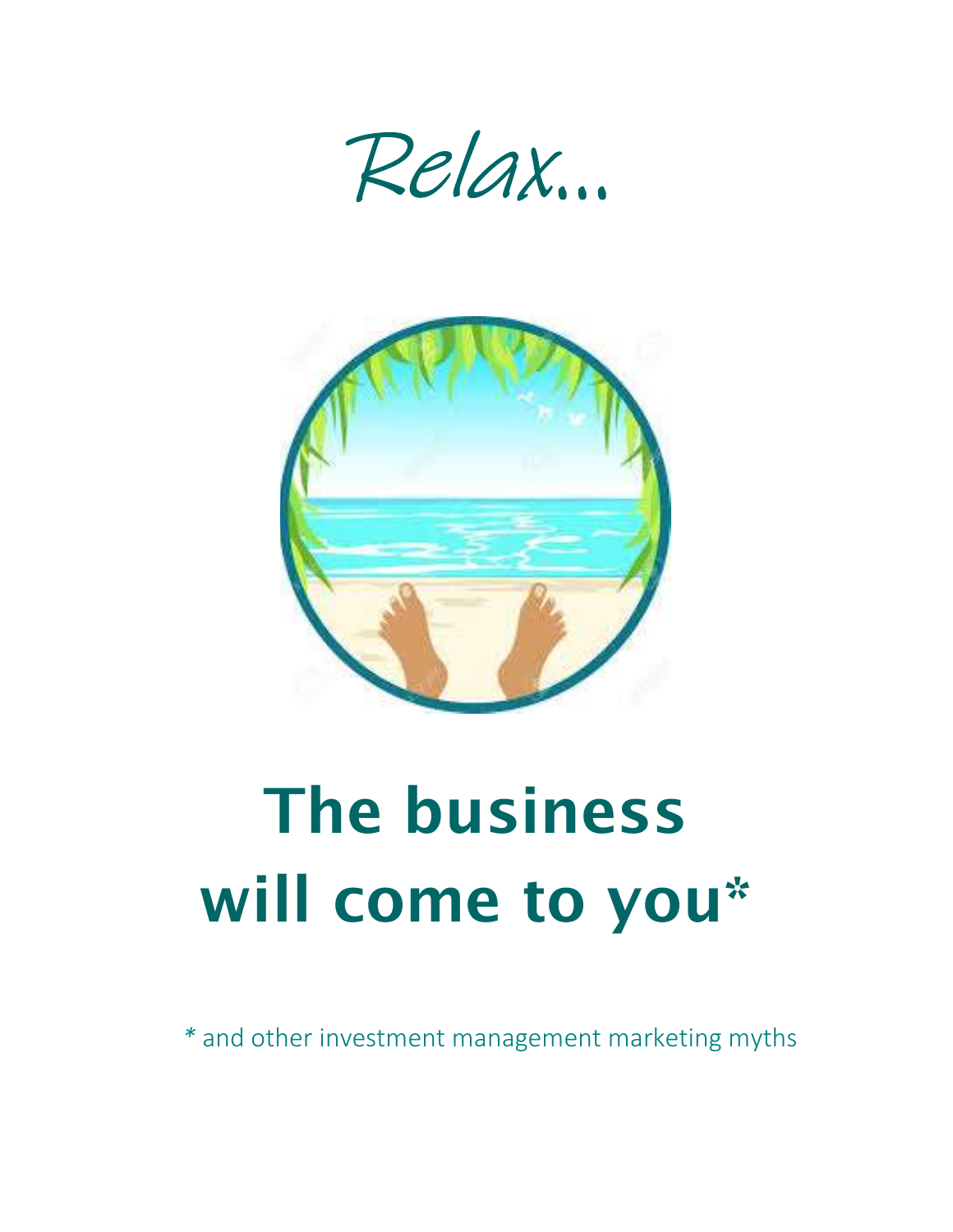#### Executive Summary

As an institutional marketer and strategist, new firms often contact me to help them grow their business. I realized I had a collection of observations and stories that might prove to be a valuable compendium of best practices when marketing to sophisticated institutional clients.

The myths:

- $\bullet$  "If we build it, they will come."
- ◆ We have great performance...
- ◆ Benchmarking "Creativity"
- ◆ "I'm ready to monetize my strategy."

The truth:

The institutional investment management business has been a persistently inefficient business:

- ◆ You cannot win solely on price;
- ◆ You cannot win solely on performance;
- ◆ You cannot win solely on charm.

The process for acquiring clients focuses on establishing trust, which demands excellence, consistency, integrity and time.

Elapsed time of eighteen months to two years—sometimes longer, is required.

Exceptions, when they occur, are made for a team that is already trusted partner.

The myths largely stem from the presumption that there can be "shortcuts" to this process for a new introduction, however with very few exceptions, there cannot.

But that does not stop firms from trying…sometimes, pretty creatively.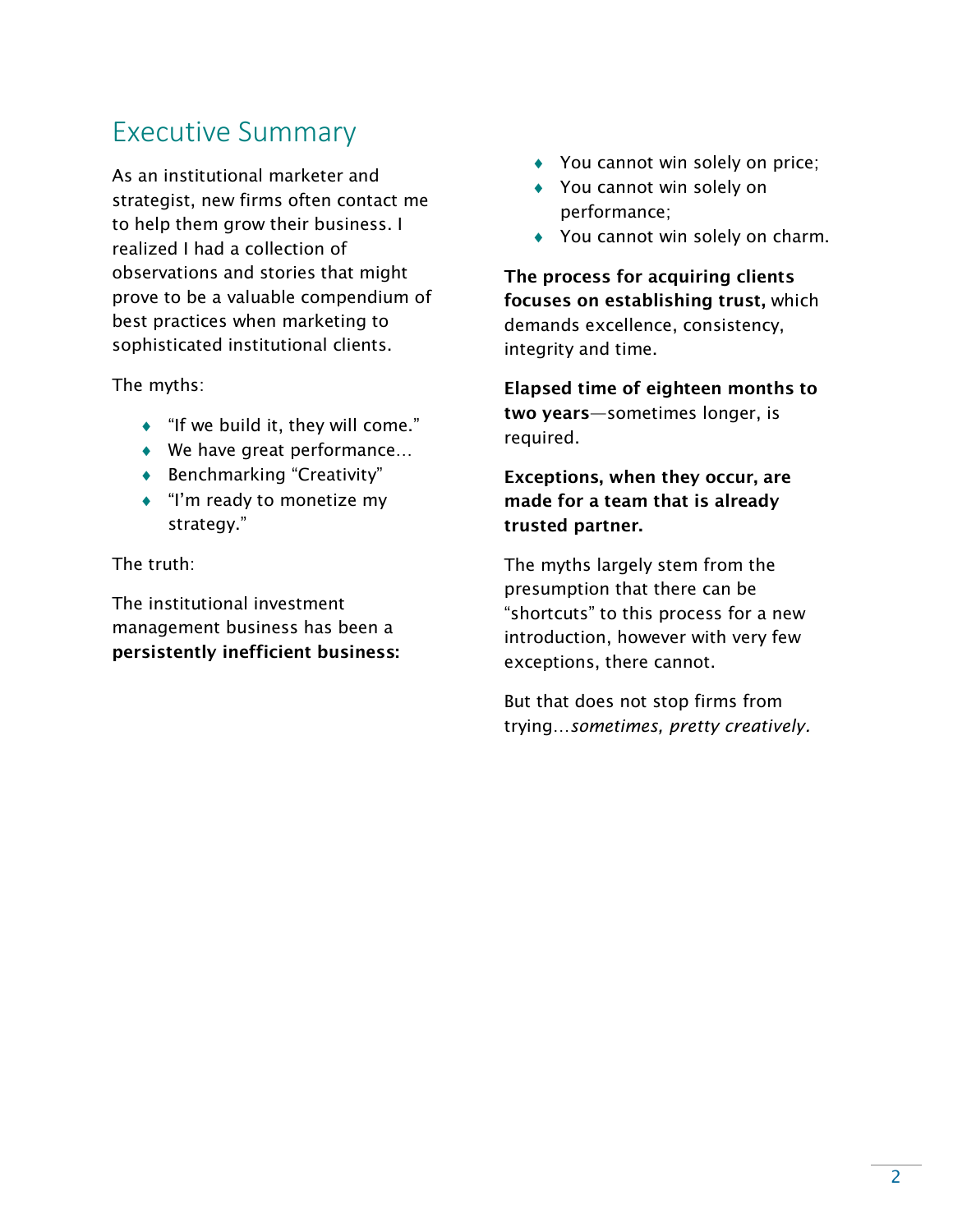## 'If we build it, they will come.'

………apologies to "Field of Dreams", written by Dane Malanoski

New firms that are created by a lift-out from a bank or insurance company are especially prone to take full credit for their product's success. They often underestimate the advantages of the credibility that is usually associated with a brand name, and undervalue the infrastructure, support personnel (such as analysts) and other resources that were provided.



Disclosure: If they built THIS, I would come.

It is even more egregious when the business development/client service team, not the PMs, handled most of the contact with the clients and consultants. In this case, it is they who deserve much of the credit for the success.

It will be difficult for a firm like this to gain traction without "earning it" while under their new shingle. Institutional

clients and consultants will require that they prove themselves by following the same steps as any other new firm, which probably means the firm will be followed for several quarters, if not years, before clients and consultants are comfortable enough to hire the team in the new firm structure.

There are, of course, some exceptions. A new firm formed by a lift-out consisting of high-performing, personable, well-known institutional money managers who were client-facing will have a tremendous advantage. In this case, clients will often attribute the product's success to the team, so the new firm can continue as their trusted partner. In this case, the firm must show evidence of an institutional memory, either by building out infrastructure or by engaging outside firms to handle processes such as administration, compliance and copier repair.

## "We have great performance."

"Great performance" is a real help to a new firm and it is made even more relevant when the track record is longer than one or two years, and produced by the current team in the current firm. The illustration below depicts the outstanding relative performance of the "New Firm" over five months.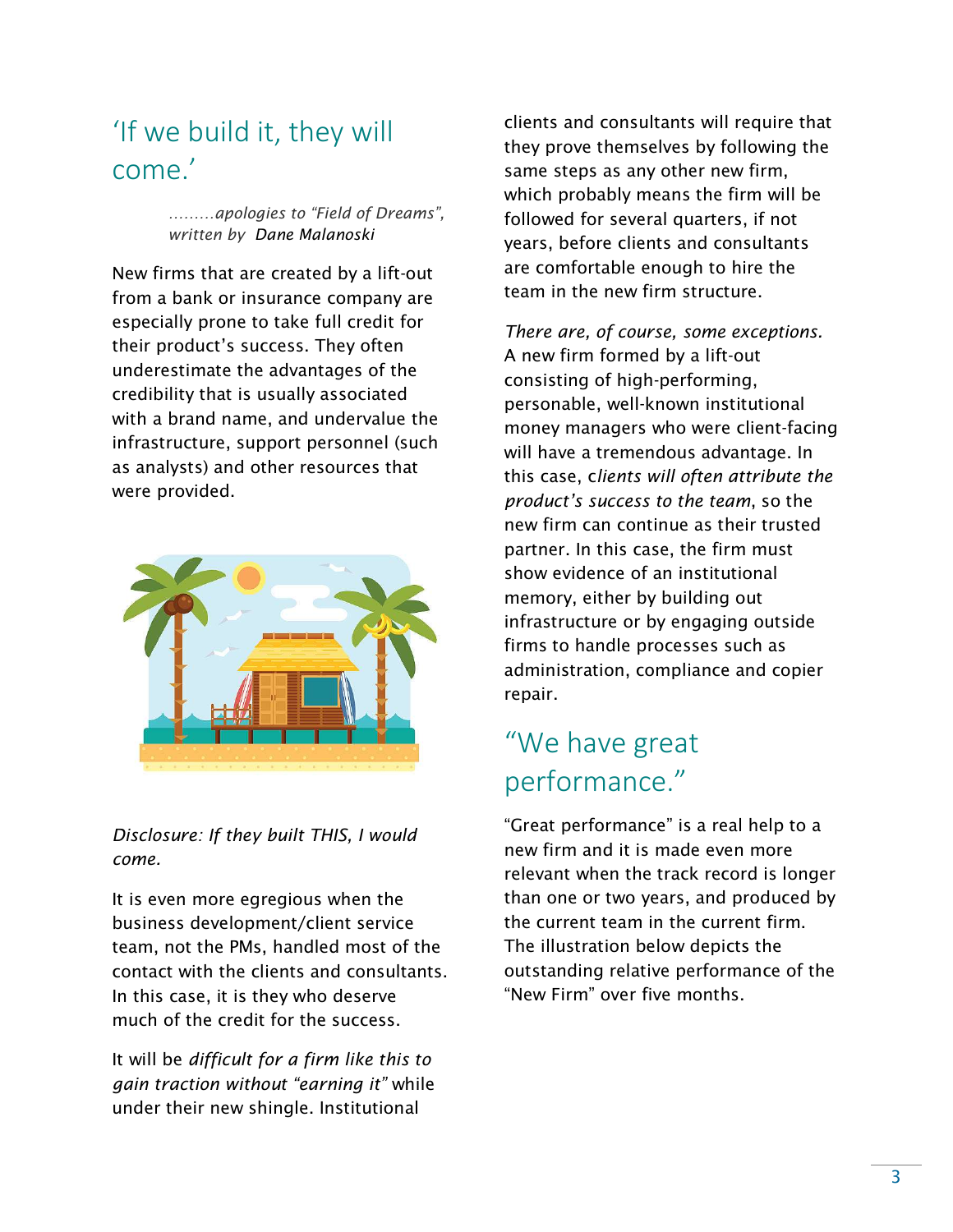

Whenever a high-performing individual or team goes out on their own, the biggest concern will be that they lack the support system that existed in the former shop: analysts, broker-generated research (and commissions to pay with), compliance, and administration for example. That causes a prospective client to take a wait-and-see approach and to treat the team as a new firm, even if this is consistent with the type of performance achieved in their former home.

## Benchmarking "Creativity"

Some of the most 'interesting' pitches I have heard come from portfolio managers benchmarking to the wrong benchmark, for example, an aggressive growth manager benchmarked to the S&P 500. The graph below illustrates the performance of a hypothetical portfolio invested in technology stocks (an aggressive sector-based strategy)

compared to the performance of the broad S&P 500.



These managers ought to know better few sophisticated allocators will attribute to their alpha to skill instead of their aggressive style and focus on technology.

To measure skill, performance should be compared to an appropriate index, such as the CRSP US Technology Index. Outperform the relevant index in strong and weak markets over time and potential clients and consultants will be impressed. And they should.

# "I'm ready to monetize my strategy."

I must say, this one is my personal favorite.

I frequently work with new firms emerging managers, developing managers and boutiques. Even if I believe they are better off growing their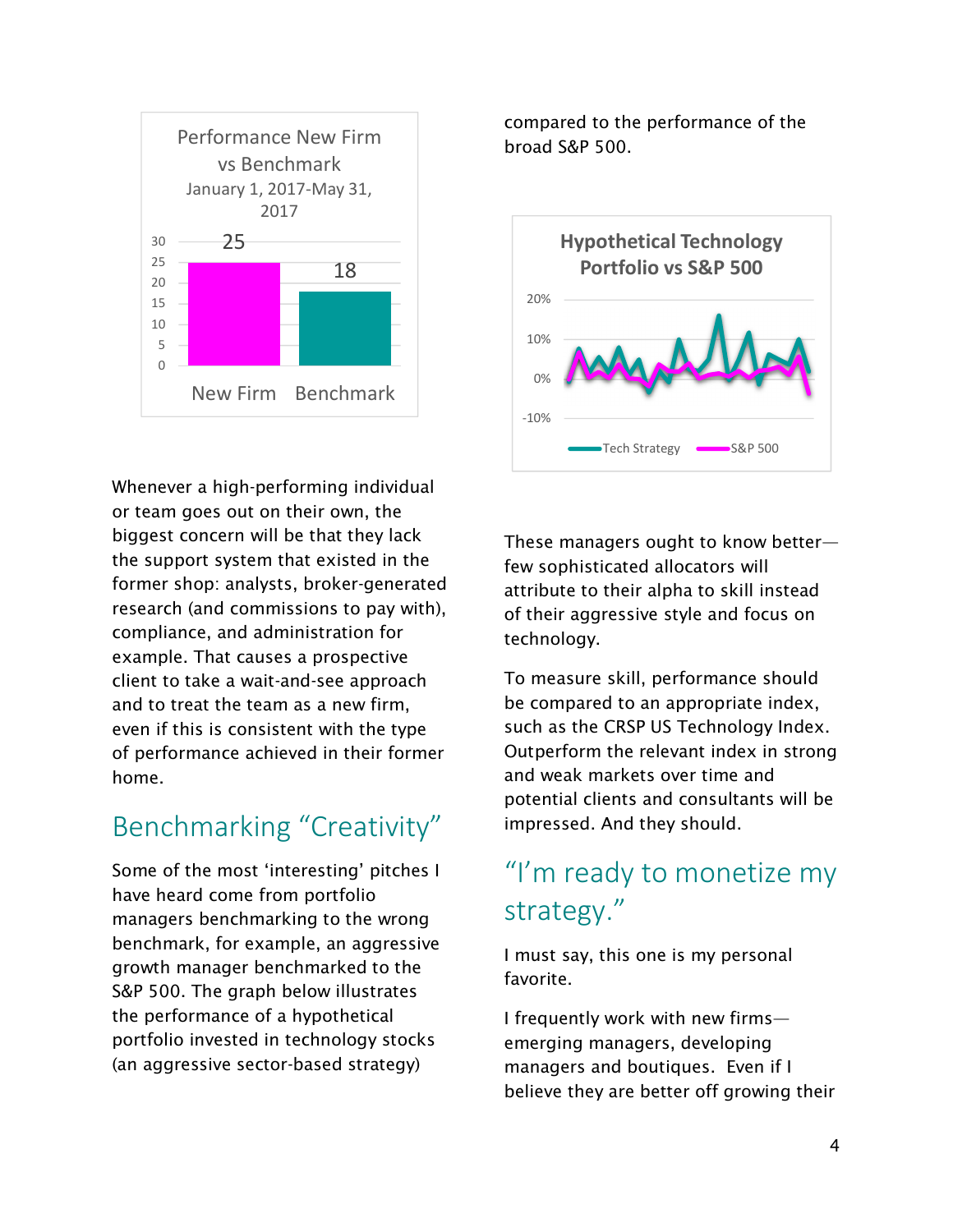business without a marketer at this point, I am always delighted to have an exploratory conversation with anyone and to help them in any way that I can.

This particular scene often plays out like this:

I agree to an introductory conference call from someone who claims to have worked for a well-respected firm (often a hedge fund), who has now gone out on their own, either voluntarily or involuntarily'. Often, they have created a slightly modified version of the strategy that they ran at their previous firm and have been managing their "personal assets" (usually \$200,000 to \$500,000) for usually (a lot) less than one year.

Typically, the opening salvo is: "I'm



ready to monetize my strategy".

I do not laugh out loud. I do not roll my eyes. I gather a few perfunctory

datapoints:

ł

How long at your old firm, how long at your new firm, how many employees, assets under management, performance.

Then I ask for a brief overview of the strategy.

As a rule, these folks do NOT comprehend 'brief'. They love to explain in great detail their proprietary investing insights and nuances, which they are certain are brilliant and unique or, at the very least, completely overlooked by all other investors.

I respectfully explain how the business development trajectory works, recommend that they keep going managing their own assets to develop at least a two-year track record, approach family and friends to ratchet up the assets.

However, I have a secret plan: I am considering teaming up with a few folks to create a seeding fund, called "The Arrogance Fund".

Dispelling the myths: Here's what you actually do need to win institutional clients.

The process for acquiring clients focuses on establishing trust, which demands excellence, consistency, integrity and time.

In order to win business from sophisticated clients, they need to:

- ◆ Know you;
- Like you;
- Trust you;

but it does not automatically diminish the talent of the individual in my eyes.

 $1$  By the way, if it was an involuntary separation, I want to understand the circumstances of course,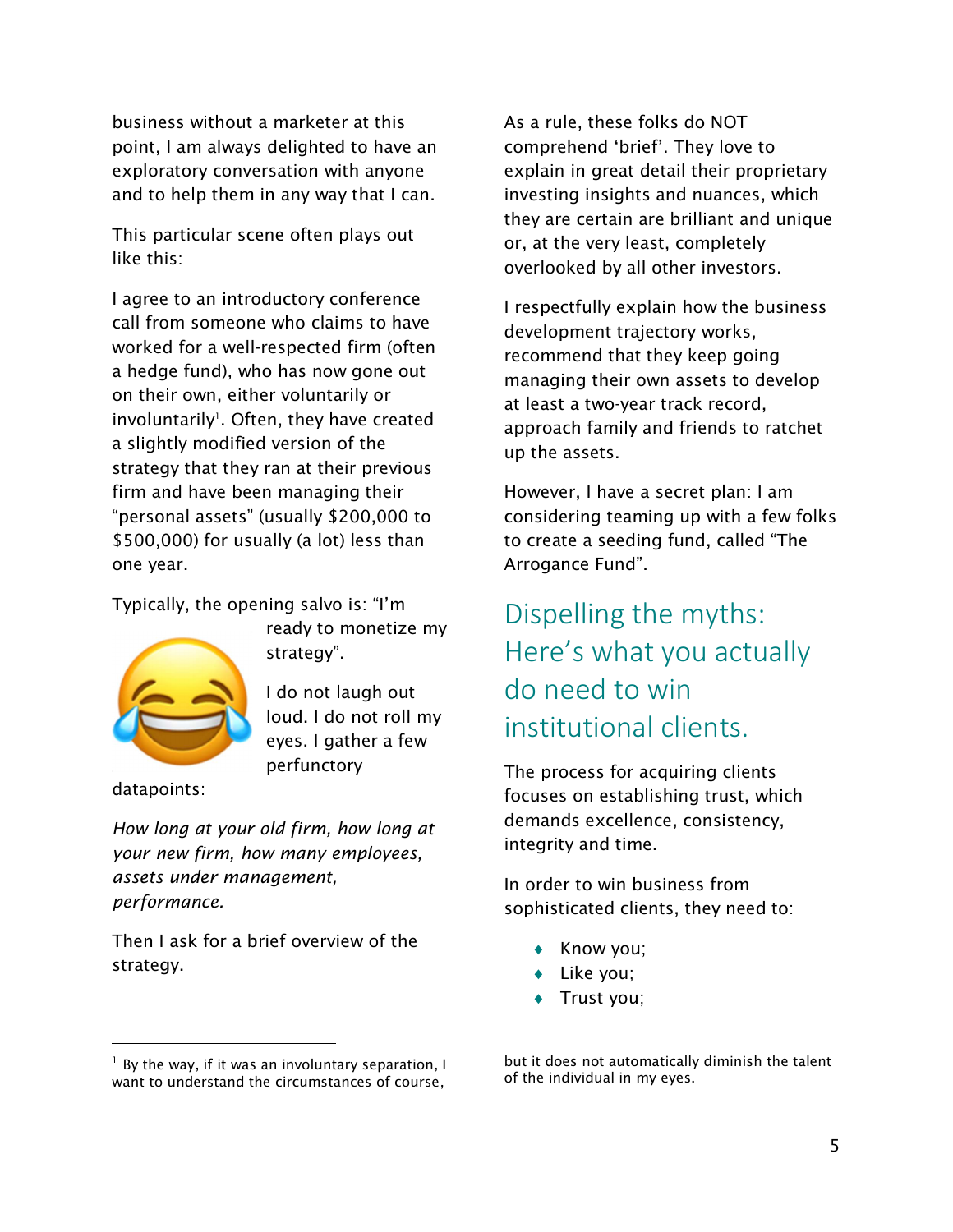- Understand your investment process and,
- ◆ Believe your success is repeatable.

## Messaging is critical to your firm's success.

The landscape is crowded and competitive. A firm has only one chance to capture a prospective client's, consultant's or advisor's attention with an effective introduction that resonates.

In our industry, the backbone of a marketing effort centers on a story, (usually a PowerPoint presentation) that ties together your background, your business, your investment process and what you do better than anyone else -- "Your Edge".

It should be easy to remember and easy for the client, consultant, advisor or other allocator to retell.

However, it is important to be able to convey these same messages without the presentation, which is where good design and clearly articulated differentiation matter.

The best presentations are:

- ◆ Clear:
- ◆ Concise and
- ◆ Compelling.

It should tie together everything about your firm and convey the significance of your edge.

Your team should be coached to deliver your presentation, but also to convey your message without ever opening the book.

That is a mark of good branding.

Understand and articulate where you fit into a multimanager investment strategy.

It's really not about you.

View your strategy through the eyes of the allocator. What do you bring to the table? Protection? Aggressive growth? Uncorrelated results? A limited-term opportunity?

Prove it: Show charts, graphs, peer comparisons and tell anecdotes. When these reinforce one another, it adds up to a persuasive discussion.

## Your true value is to become a partner.

Allocators are overwhelmed. Too many firms are vying for attention. It is the trusted partners that get hired.

Be willing to do more. Become a resource, not just a peddler.

Presumably, you have insights or an expertise that nobody else can match: "Your Edge". Send helpful information directly, post on social media, present at conferences.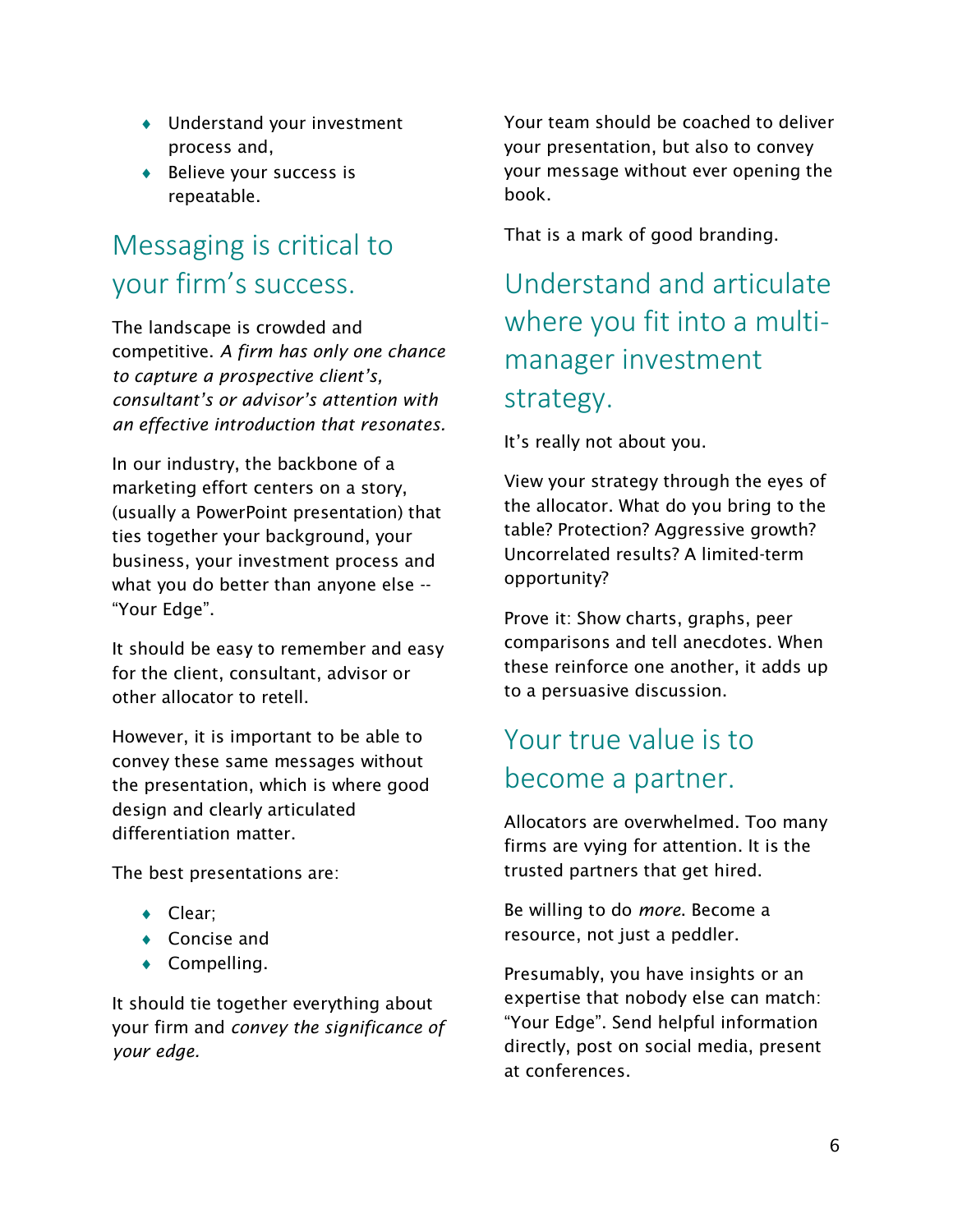Anything you can do to make the client's, consultant's, and advisor's life easier will set you apart from the masses and provide sound reasons for them to value their interactions with you, and ultimately, to want to work with you.

I was fortunate that early in my career, I was given the opportunity to create from scratch the US marketing effort for a large, multinational bank.

Our strategy was not mainstream, in fact most allocators could not immediately see the value in committing oversized assets to a niche area in the non-US markets.

We were, however, seen as experts in that area of the world.

We had access to senior executives because the value of our thought leadership reached further than simple discussions about the pension plan; it had implications for their business overall.

We were able to raise \$1 billion in assets in three years because we became a trusted partner.

Even a small team can accomplish this. It's important to stay current and stay relevant.

# Finally, make life easier for your potential allocators.

On my website you will find a link to my paper entitled "Nine Tips to Mastering Investment Management Clientese". It is a guide to effective communication with sophisticated allocators, which is a good framework for effective meetings. (www.GeorgesGEMS.com)

### This is no myth:

The only real shortcut to winning business from sophisticated investors is this:

- $\triangleleft$  Know your product,
- ◆ Know your market and
- ◆ Share your knowledge.

Then, you can... Relax